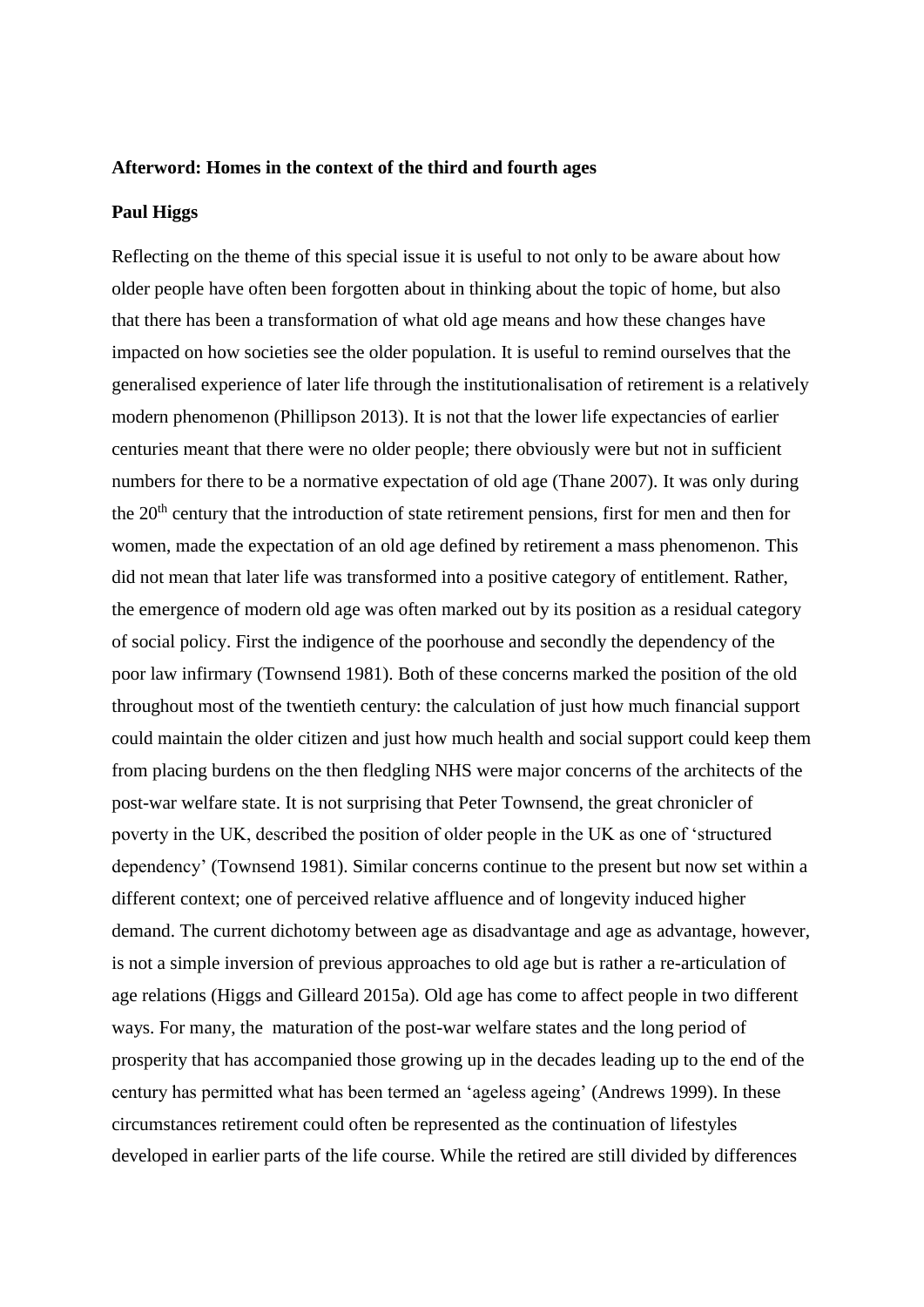in wealth and income, the very fact of their age no longer amounts to what was called the 'life cycle theory of poverty' has transformed and continues to transform their lives (Elder 1998). The improvement in the general health of older people as well as their increased longevity has created a tension with those whose health and levels of disability run counter to this trend (Jones and Higgs 2010). Health and social care is now focused on the issues of frailty, disability and cognitive impairment that impact on a substantial minority of older people. This distinction becomes critical (Grenier, Lloyd and Phillipson 2017; Pickard 2014).

Ageing in the 21<sup>st</sup> century will not look like ageing in the previous century. The twentieth century was one which saw the emergence and consolidation of retirement as an expectation for the majority of the population of the Western nations. What had started out as a way of dispelling 'the shadow of the workhouse' had by the last decades of the century been transformed into a post-work period of relative health and increasing security (Higgs and Gilleard 2015b). The idea that old age was defined by poverty and dependency has become challenged by the cultures of what has come to be termed the third age focusing on choice, autonomy, self-realisation and pleasure. This rise to prominence of sections of the older population connected to the demographic and social impact of the 'baby-boomer' cohorts has not gone un-noticed and has stimulated debates about intergenerational equity and fairness (Bristow 2015; Roberts 2012).

The rise of the third age has also tended to blank out concerns for those whose old age is very much dominated by issues of dependency and frailty. Those with complex care needs and difficulties with cognitive function have become more numerous as populations continue to live longer and societies themselves age. It could be posited that having removed the shadow of the workhouse from the lives of older people it has been replaced by the 'shadow of the nursing home'; a projection of ageing which produces an expectation of lack of choice, agency or indeed pleasure (Higgs and Gilleard 2014). These intimations of an 'ageing without agency' have been described as the 'social imaginaries' of the fourth age; a constellation of fears about the limitations imposed by corporeality and society on an undesired old age which lacks the necessary individual, social and environmental resources to overcome it (Gilleard and Higgs 2010).

These demographic and cultural dimensions need to set the scene for discussing what our homes could be in 10 or 20 years' time. What we have at present is a concentration on one aspect of later life and a complete avoidance of the other: Those living in their sixties,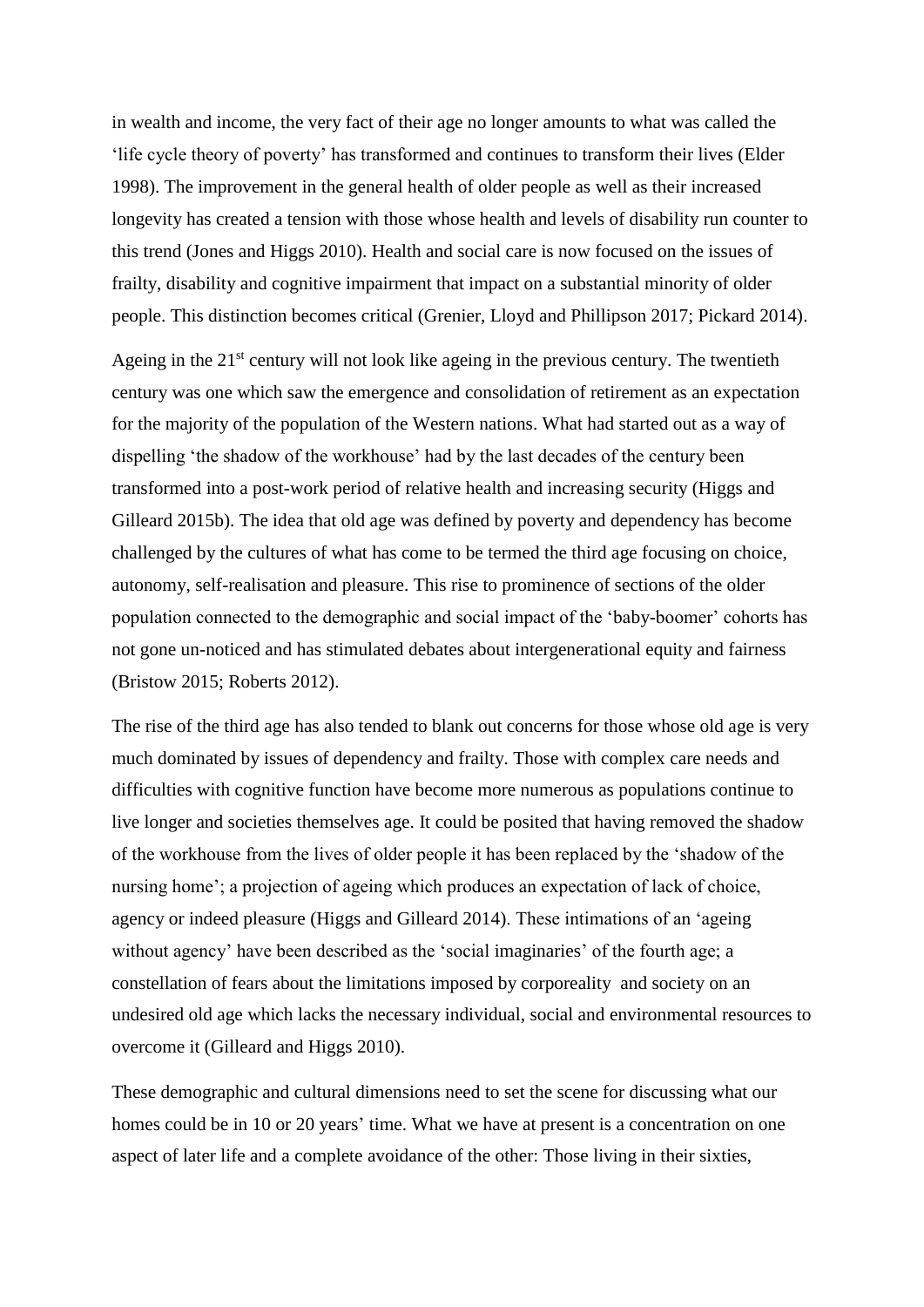seventies and eighties are valorised for being active, agentic and healthy while those at similar ages who are marked out by frailty or other dependencies are often regarded as a residual group categorised by their needs and potential 'riskiness'. Our homes are marked out by similar divisions. The nature of each person's home is now seen as an extension of their lifestyles and an expression of their choices. Indeed the cultural 'revolution' can be seen as much as being concerned with lifestyle as it has been with wider processes of liberalisation of social values (Ransome 2005). Since the 1980s the capacity to determine the nature of your own home has been an accepted part of a political discourse which has had widespread support and has been the underlying assumption for many decentralising and localising policy initiatives (Hodkinson and Robbins 2013). The cultures of the third age broadly resonate with these developments which is not at all surprising given that many older people were actively involved in creating the focus on lifestyle and identity at earlier points in their lives. The impact of ageless ageing, however, creates a tension between this desire and the difficulties that can emerge as people grow older. This can be seen in the reluctance of many people to anticipate the future of their living in their own homes; considerations of 'future-proofing' their accommodation are often absent or seen as 'wasted spending' (Price et al 2014). Indeed, the 'markers' of old age that come in the shape of rails and other assistive technologies are often considered stigmatising in themselves (Astell, McGrath and Dove 2019).

The reluctance to be identified with the markers of 'old age' is widespread and has been attributed to the impact of ageism in the form of a 'decline ideology' (Gullette 2018), and certainly the demarcations thrown up by the youth orientated cultures surrounding the generational habitus of the post war cohorts has made 'old age' an 'othered' category. However, this being said, it also needs to be recognised that there are limitations that occur as individuals grow older and many of these are not simply products of discourse. Ageing is accompanied by intrinsic, deleterious and ultimately fatal conditions. The speed at which they occur may vary from individual to individual and recent decades have seen the emergence of a 'compression of morbidity' where the conventional demarcations between working life and retirement can no longer be used as general proxies for illness and disability (Fries 1983). This being said, decline and disability become the focus of health and social care professionals as people reach older ages. Those with health care issues in their eighties and above find that instead of their homes being expressions of their own choices, they become arenas of health and social care evaluation and intervention; from Occupational Therapist visits and risk assessments to inter-agency consultations regarding their suitability for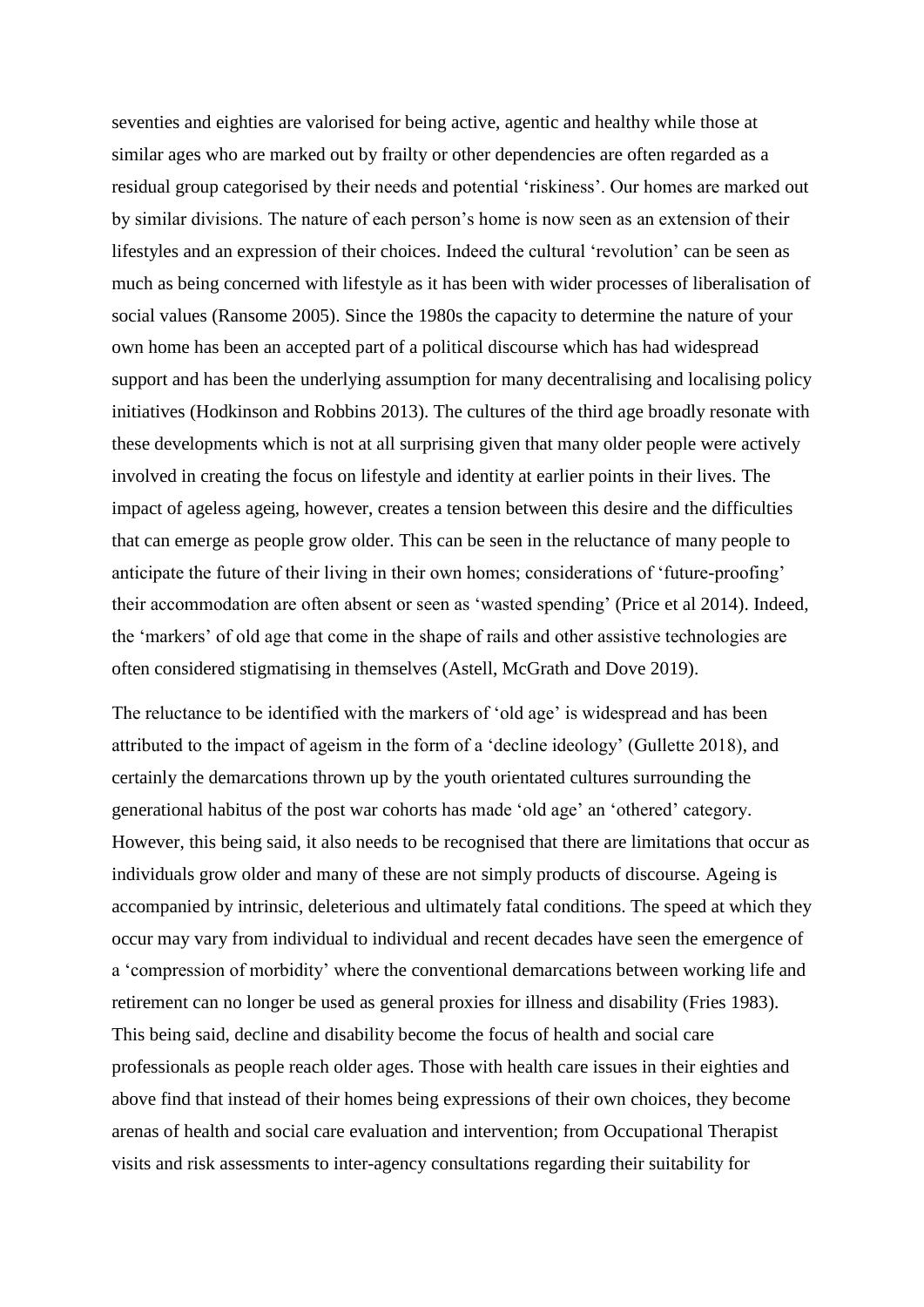remaining living at home. The illnesses and disabilities that many older people experience become definitions of who they are. Concerns for how people can 'age in place' transform into the best possible configuration for services. It is noticeable that the issue of older people returning to their own homes after hospitalisation is concerned more about facilitating the availability of hospital beds than it is about the nature of the home lives of those being discharged. And this is *before* we consider the admission of a high proportion of older patients to nursing homes; the significant last home for many older people which both exemplifies one of the prime dimensions of the fourth age representing as it does a considerable loss of choice and agency for those admitted. The fourth age as a lived reality is physically located in such institutions which are organised around the care of the frail and dependent older person; individuals who have had little engagement in how 'home' is defined or what aspirations it seeks to meet.

Even those attempts to bridge the dichotomous reality of the meaning of home that is projected by the different discourses and imaginaries of the third and fourth ages through the application of technology often find that they reproduce its essential differences, despite explicitly trying not to do so. The development of what are termed 'assistive technologies' both exemplifies the problematisation of home and the tensions that the 'event horizon' of the fourth age brings to the fore. The reality that the difference between being able to perform effectively within the cultures of the third age and being subject to the othering of the social imaginaries of the fourth age operates through a series of what could be called 'satellite failings' means that simple facts such as 'falling' can be interpreted as entry points to greater and more negative categorisation (Hanson, Salmoni and Doyle, 2009). That such failing works hand-in-hand with the negative stereotyping confronting older people means that many older people are aware of what might be 'discreditable' as they go about their everyday lives. This may include not driving at night or in bad weather (irrespective of their own confidence in their driving abilities) so as not to invite any potential blame for accidents. Similarly, the risk of applying for help from statutory services also runs the danger of assessments which may reveal 'risks' that demand interventions and the gradual replacement of first person narratives with third person ones where the older person becomes an object of professional interactions and significant others.

It is in this light that technology is often seen as a way of both keeping older people in their homes and reducing the costs of care. However the potential benefit has probably been greatly overestimated with one review of smart homes and health monitoring technology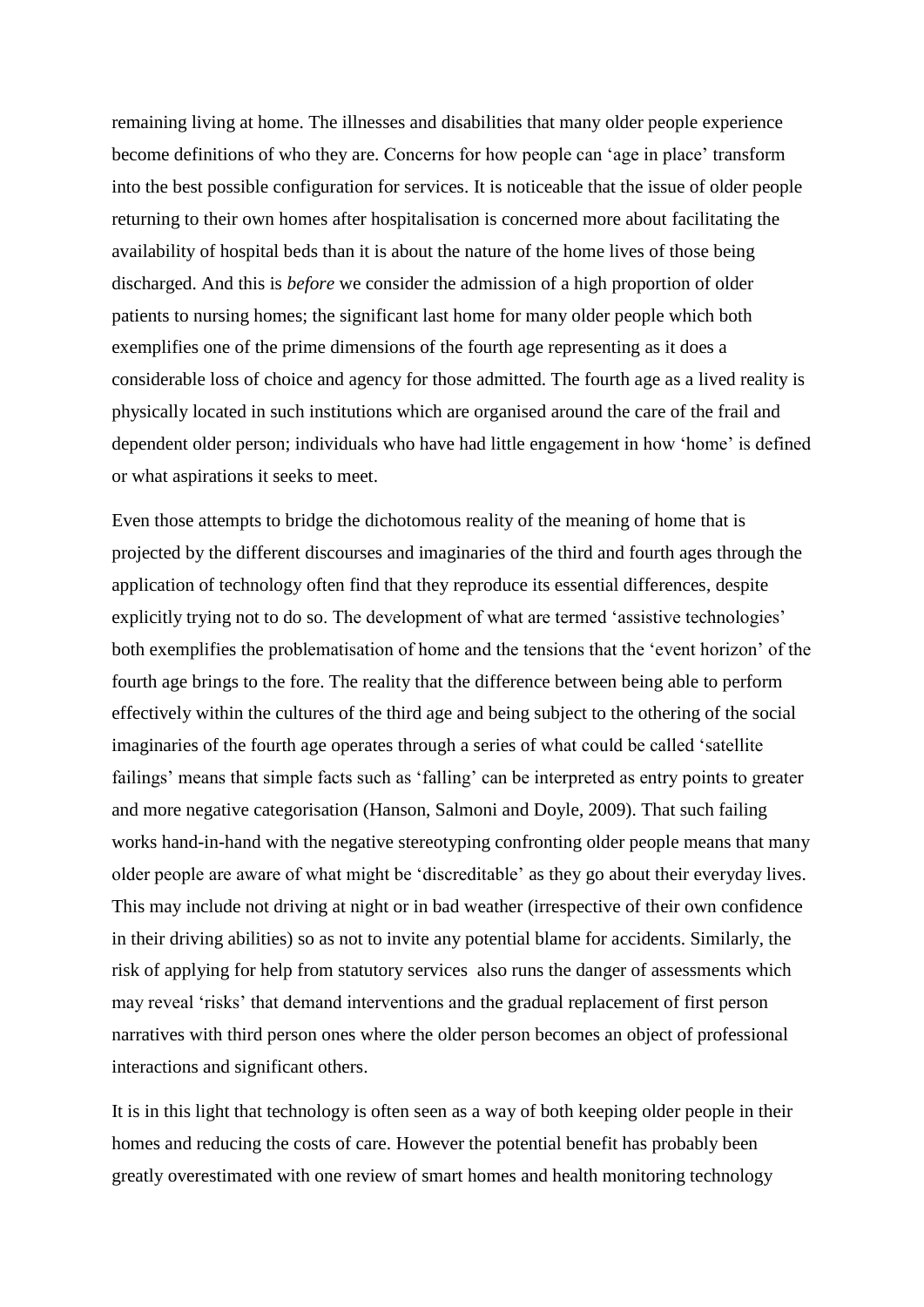pointing out both the low preparedness for such interventions alongside a lack of evidence that they actually prevent disability, result in fewer falls or improve quality of life (Liu et al 2016). This last concern has been the subject of much research in the United States which has pointed to the transformation of homes through the introduction of passive monitoring technologies (Berridge (2015) as well as the potential for conflicts between older people and their adult children (Berridge and Wetle 2019). It is noteworthy that research also suggests that not only are there assumptions about how older people behave in their own homes but that there is also 'pushback' from residents regarding these assumptions so that some of the more intrusive aspects of such monitoring are curtailed through purposeful actions such as personally overriding monitoring systems by using informal networks to overcome the monitoring system when accidents occur (Berridge 2014).

The transformation of home is much more apparent in residential or nursing homes where not only is the resident unlikely to have had much say in the move to institutional care but is now expected to respond to the pattern of institutional life and all its precepts. If issues of privacy are problematic in relation to monitoring technology in areas of assisted living, this is much more prevalent in institutional care. However, interestingly, this might be more of an issue for staff than for the residents themselves given recent cases of relatives placing surveillance cameras in the rooms of residents they suspect are not receiving good care. Given that in both the UK and the US admission to nursing homes is as often because of cognitive impairment or dementia as it is to frailty, the use of technology to monitor residents and to minimise risk is widespread. Here the technology shifts the focus from monitoring to control (Astell 2006). Again there may be very good reasons for this shift but the practical result is that it deepens the shadow of the fourth age as it places a considerable check on the agency of the older person. The prospect of moving into a 'home' transforms the very nature of the word. Staff in such institutions make considerable efforts to prioritise the 'personhood' of residents through the provision of person-centred care however this always exists in a tension with the realities of care (Higgs and Gilleard 2016). It is therefore ironic that technology is being promoted as the solution to the care 'problem' when most research and policy suggests that not only are the issues more complex but that what is needed is a more human centred approach rather than one that is by definition de-humanised (Gilleard and Higgs in press).

To conclude it is important to place the social and cultural effects of the binary between the third and fourth ages at the centre of any understanding of the meaning home in later life. The transformation of ageing and old age has created not only many cultural differences about the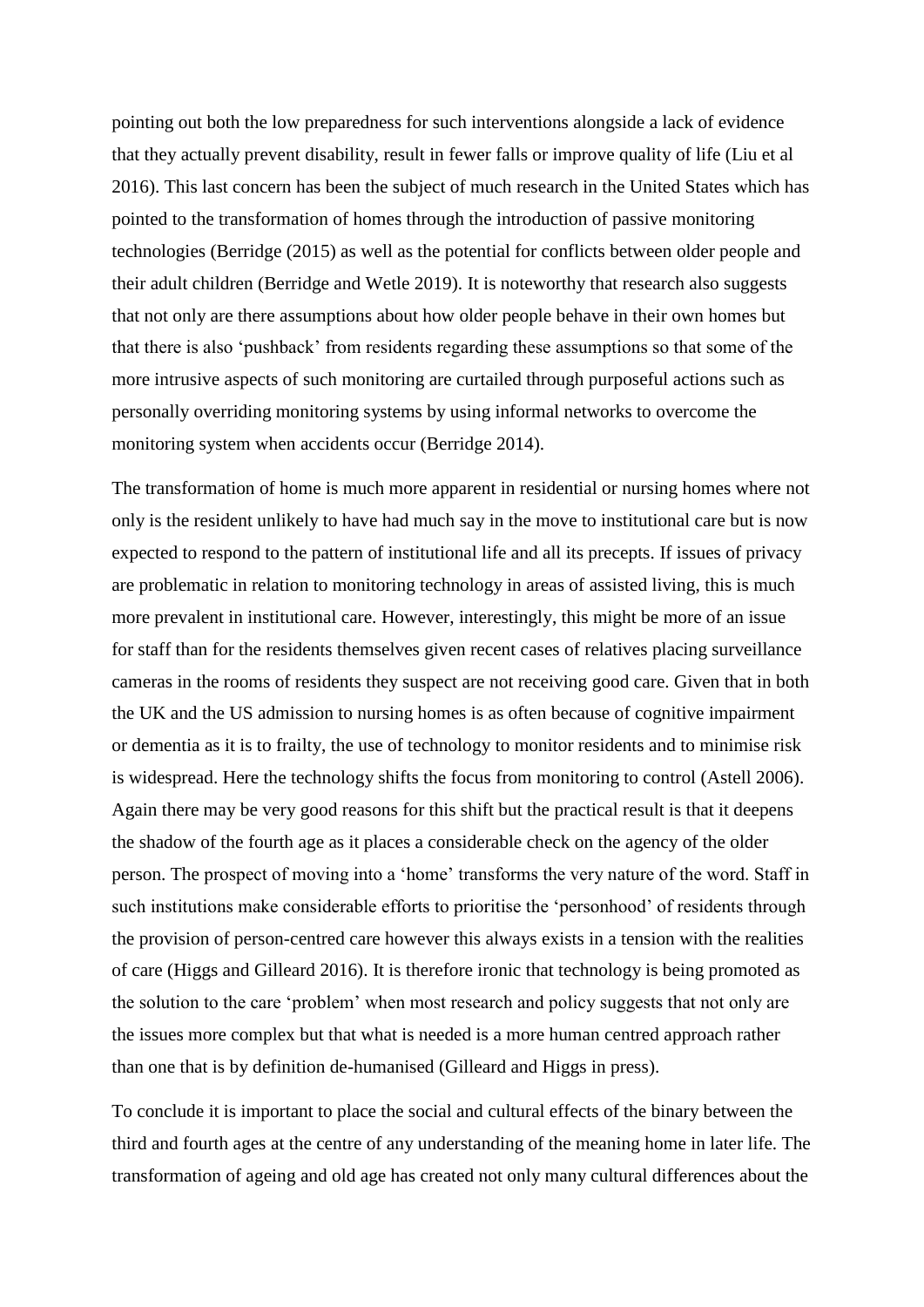meaning of home in contemporary society but has also led to the development of different assemblages of the relations between the bodily, the technological and the institutional. Meeting the challenges thrown up by these relationships in order to create a better future for older people will be difficult because it resonates so well with some of the dominant trends in contemporary society. However, avoiding thinking about them risks extending the social divisions of later life further and creating more negative futures for old age in the process.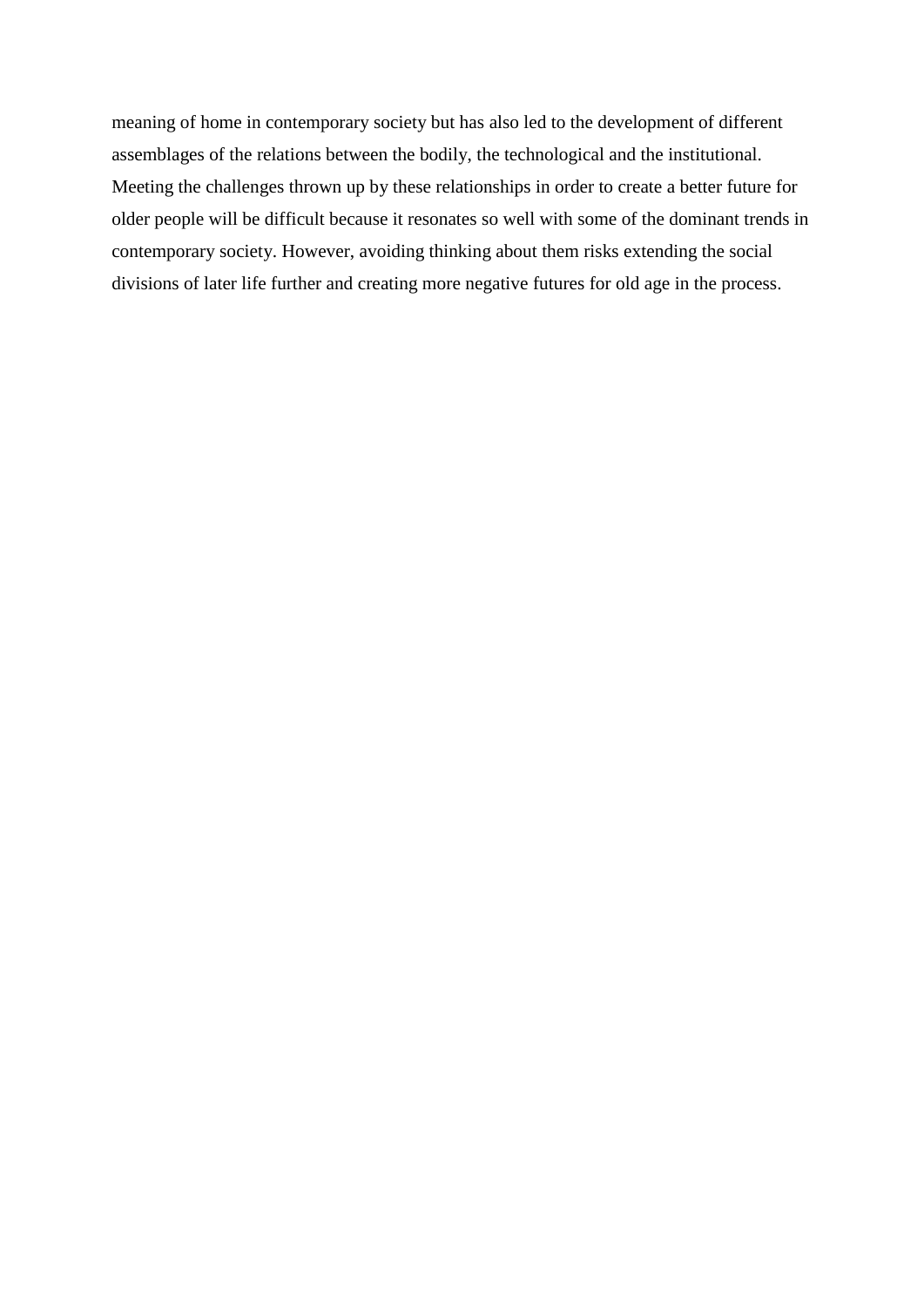## **References**

Andrews, M. (1999). The seductiveness of agelessness. *Ageing & Society*, *19*(3), 301-318.

Astell, A. (2006). Technology and personhood in dementia care. *Quality in Ageing and Older Adults*, *7*(1), 15-25.

Astell, A. J., McGrath, C., & Dove, E. (2019). 'That's for old so and so's!': does identity influence older adults' technology adoption decisions?. *Ageing & Society*, doi 10.1017/S0144686X19000230.

Berridge, C. (2017). Active subjects of passive monitoring: responses to a passive monitoring system in low-income independent living. *Ageing & Society*, *37*(3), 537-560.

Berridge, C. (2015). Breathing room in monitored space: the impact of passive monitoring technology on privacy in independent living. *The Gerontologist*, *56*(5), 807-816.

Berridge, C., & Wetle, T. F. (2019). Why Older Adults and Their Children Disagree About In-Home Surveillance Technology, Sensors, and Tracking. *The Gerontologist*. doi.org/10.1093/geront/gnz068

Bristow, J. (2015). *Baby Boomers and Generational Conflict*. London: Palgrave.

Elder, G. H. (1998). *Children of the Great Depression*. Boulder CO, Westview Press.

Fries, J. F. (1983). The compression of morbidity. *The Milbank Memorial Fund Quarterly. Health and Society*, 397-419.

Gilleard, C., & Higgs, P. (2010). Aging without agency: Theorizing the fourth age. *Aging & mental health*, *14*(2), 121-128.

Gilleard, C., & Higgs, P. (in press). Agents or actants: What technology might make of later life? In A Peine, B Marshall, W Martin & L Neven (eds) *Socio-Gerontechnology – Interdisciplinary critical studies of ageing and technology* London: Routledge

Grenier, A., Lloyd, L., & Phillipson, C. (2017). Precarity in late life: rethinking dementia as a 'frailed'old age. *Sociology of Health & Illness*, *39*(2), 318-330.

Gullette, M. M. (2018). Against 'aging'–how to talk about growing older. *Theory, Culture & Society*, *35*(7-8), 251-270.

Hanson, H. M., Salmoni, A. W., & Doyle, P. C. (2009). Broadening our understanding: Approaching falls as a stigmatizing topic for older adults. *Disability and health journal*, *2*(1), 36-44.

Higgs, P., & Gilleard, C. (2014). Frailty, abjection and the 'othering' of the fourth age. *Health Sociology Review*, *23*(1), 10-19.

Higgs, P., & Gilleard, C. (2015a). Generational Justice, generational habitus and the 'problem'of the baby boomers. In *Challenges of Aging* (pp. 251-263). Palgrave Macmillan: London.

Higgs, P., & Gilleard, C. (2015b). Key social and cultural drivers of changes affecting trends in attitudes and behaviour throughout the ageing process and what they mean for